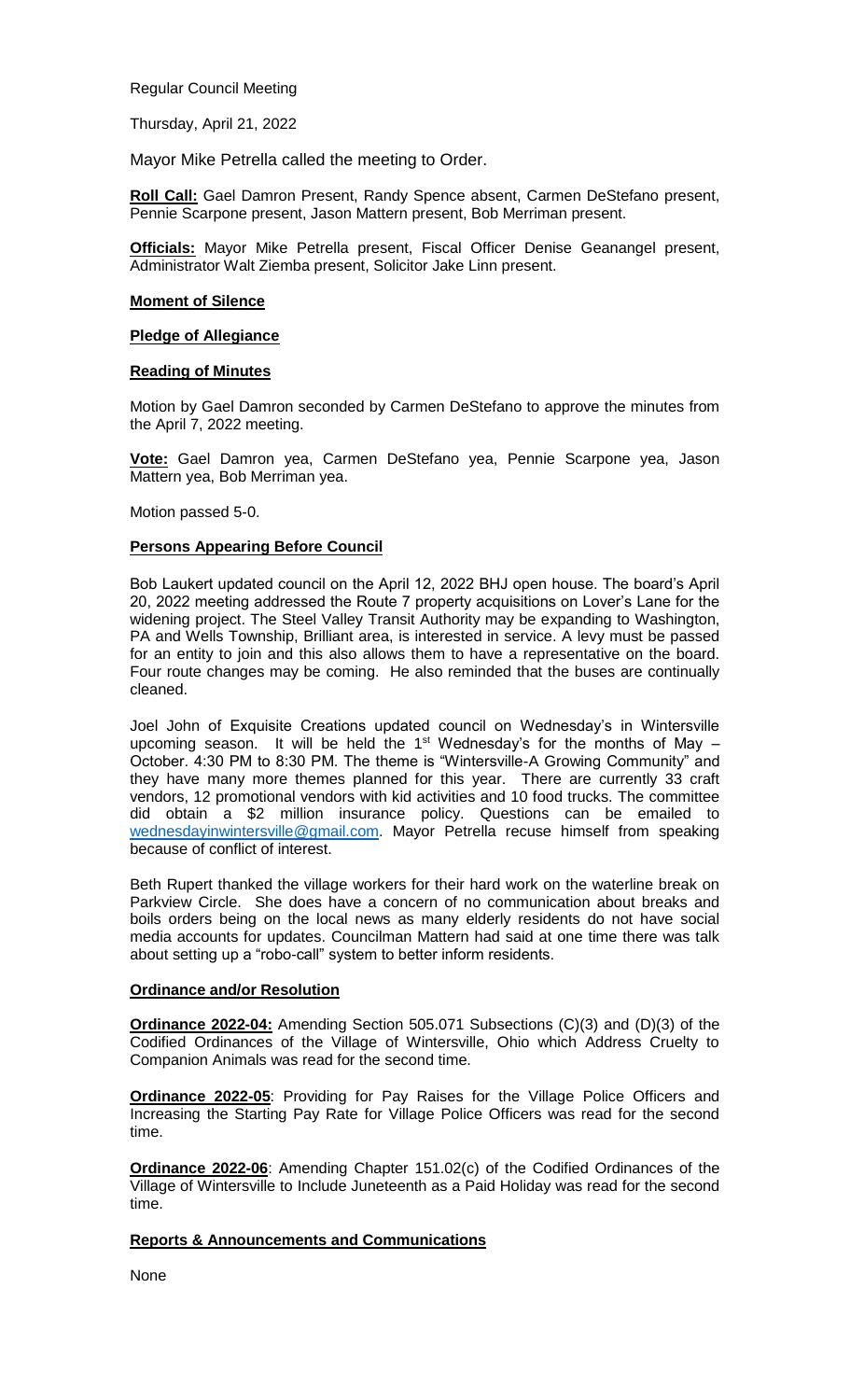## **Mayor's Report:**

Mayor Petrella thanked the fire department for their assistance at the fire in Steubenville. Mayor Petrella attended the Indian Creek School's open house and was impressed with the very modern and nice building. Congressman Johnson made a stop at the village's offices last Thursday. The Mayor thanked Justin, Teddy and Randy for their hard work on the Parkview water break. Mayor Petrella's company, Economy Lawncare, will be donating mulch for the municipal building landscaping. Mayor Petrella did check with the ethics commission to ensure that it is permissible. Mayor Petrella welcomed a new upcoming business, Wash Rite Car Wash, to the village and thanked them for investing \$3 million into it. The carwash will be located next to Dunkin Donuts and will employ 10 full-time employees and 3 part-time employees.

## **Administrator's Report:**

Motion by Jason Mattern seconded by Pennie Scarpone for permission to Bid the 2022 Resurfacing Project, i.e.: Warren Lane, Terrace, municipal building parking lot, etc.

**Vote:** Gael Damron yea, Carmen DeStefano yea, Pennie Scarpone yea, Jason Mattern yea, Bob Merriman yea.

Motion passed 5-0.

Motion by Jason Mattern seconded by Carmen DeStefano to approve the renting of a D-6 Dozer at a cost of \$2,950.00 for one week from Piergallini Rentals.

**Vote:** Gael Damron yea, Carmen DeStefano yea, Pennie Scarpone yea, Jason Mattern yea, Bob Merriman yea.

Administrator Ziemba was able to secure a \$5,000.00 Grant from JB Green Team. Administrator Ziemba also sent a Funding Request Letter to the Jefferson County Commissioner's for recreational projects at the Tot Lot, Gazebo @ Winters Drive and the Pump House @ Main Street in the amount of \$25,000.00 of which the Village will fund the remaining balance of \$2,950.00.

#### **Unfinished Business:**

None

#### **New Business**

Councilman Mattern welcomed the child attending the council meeting and commented on the Civil Studies students that used to regularly attend the council meetings. Councilmember Mattern inquired if the number of parking tickets issued for snow plow parking ordinance violations had been gotten yet. He wishes to thank Congressman Johnson for the visit to Wintersville and said he intends a follow-up phone call to the congressman. He also congratulated the new incoming carwash business. Councilman Mattern wants to source other energy supplies as he has not received the requested data reports from Trebel Energy. He finds this to be an ongoing issue with them. He did remind that the Spring Clean-Up is only 5 weeks away being held in June.

Councilman Mattern spoke passionately about his concerns of Ohio House bill 563. He said it is council's responsibility to protect the village residents. He went on to read numerous current news clippings of shootings and thefts happening at various Airbnb's.

Motion by Jason Mattern seconded by Bob Merriman to create a Resolution opposing the passing of Ohio House bill 563.

**Vote:** Gael Damron yea, Carmen DeStefano yea, Pennie Scarpone yea, Jason Mattern yea, Bob Merriman yea.

Councilman Damron reported the Beautification Committee met Monday and they have received quotes for the veteran flags and are waiting for the quote on the brackets. The committee decided on garbage cans without the built-in flower pots and are going with a side door design of which they can attach some type of floral design. The Beautification Committee will have a table set up at the Wednesday's in Wintersville which will be located at Main & Grove Street.